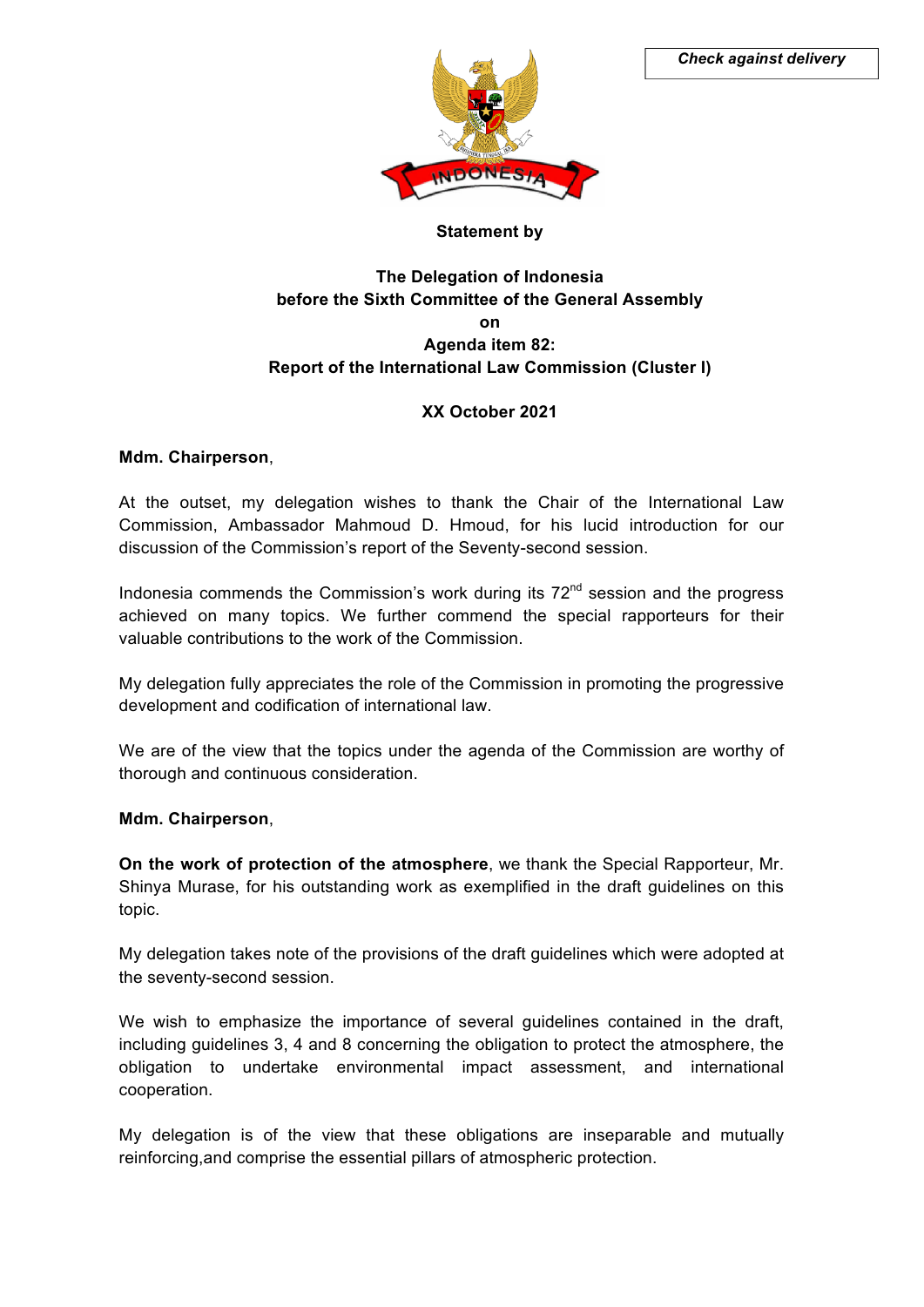Obligation to protect, in particular, entails the obligation to prevent and to carry out enforcement measures, taking into account, cooperation with other states for its effective performance thereof.

As a matter of law, enforcing these obligations comes with prescription of relevant domestic legislation, criminalization of acts that cause atmospheric pollution, international cooperation, and importantly, the effective enforcement of criminal, administrative or civil measures against individual and legal persons.

With respect to the environmental impact assessment, we concur with the approach of the Commission as stated in the Commentary: that the obligation of conducting environmental impact assessment needs to take into account a variety of economic actors.

We also stress the importance of the qualifier phrase, of "which are likely to cause significant adverse impact" in order to provide certain threshold in this regard. As specified in the Commission's commentary, the impact of the potential harm must be "significant" for both "atmospheric pollution" and "atmospheric degradation".

### **Mdm. Chairperson**,

Indonesia believes that international cooperation in the protection of the atmosphere is imperative, including in the area of law enforcement. In this regard, we stress that the relevant countries or jurisdictions should exercise due diligence on their own duty and by virtue of international law duty.

This means that good will and good faith among countries is of paramount importance in strengthening and ensuring effective cooperation in legal matters relating to protection of the atmosphere.

#### **Mdm. Chairperson**,

Moving on to the **Provisional Application of Treaties**, my delegation would like to express our appreciation to the Special Rapporteur, Mr. Juan Manuel Gomes Robledo, for his report.

We take note of the text of "Guide to Provisional Application of Treaties" and the commentaries thereto, adopted at the seventy-second session of the Commission.

Even though Indonesia is not a party, we are of the view that the 1969 Vienna Convention on the Law of Treaties is certainly the basis on which the Commission should develop a mechanism or a set of guidelines that would provide States with guidance relating to the provisional application of treaties.

The exercise/practice of provisional application of treaties, in this respect, may provide a solution to address difficulties in meeting the conditions of the entry into force of the treaty, however it should never undermine the ultimate objective of the treaty which may include the establishment of global/multilateral standard.